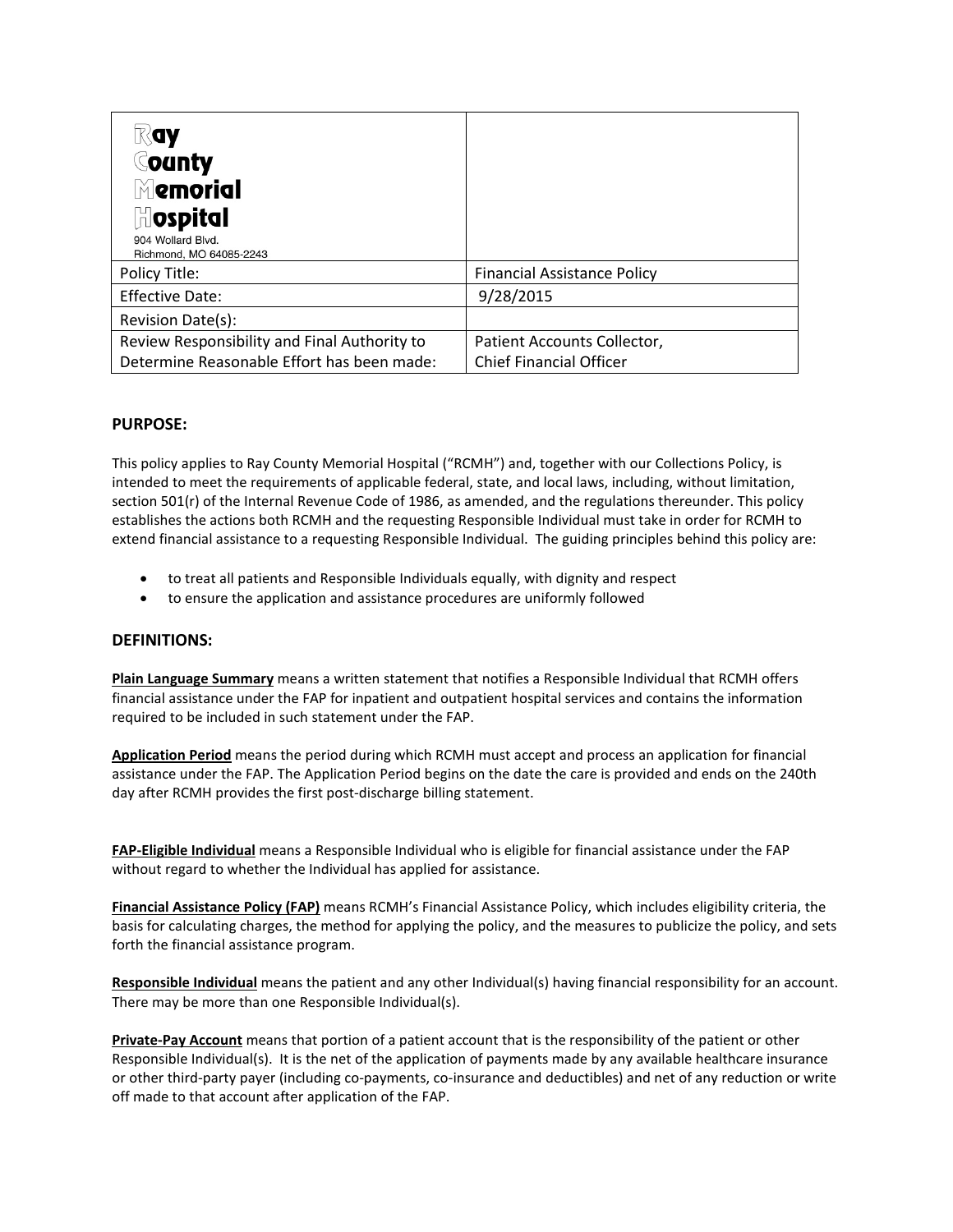#### **PROCEDURE:**

- The Responsible Individual submits an application for assistance through the RCMH FAP.
- RCMH reviews the application for completeness and, if necessary, requests in writing for the Responsible Individual to provide specific missing documentation.
- Upon receipt of a complete FAP application, RCMH evaluates the Responsible Individual's financial need based on information gathered from the most recent W-2 and Income Tax Return, along with pay stubs, if applicable.
- The level of assistance RCMH will extend to a qualifying Responsible Individual is based on the current household income of the Responsible Individual and how it compares to the most current Federal Poverty Level (FPL).
	- o If the Responsible Individual's household income is equal to or less than 133% of the FPL, 100% of the Responsible Individual's Private Pay Account balance will be discounted
	- o If the Responsible Individual's household income is at least 134% but not greater than 150% of the FPL, 75% of the Responsible Individual's Private Pay Account balance will be discounted. The remaining balance will be billed to the Responsible Individual.
	- o If the Responsible Individual's household income is at least 151% but not greater than 175% of the FPL, 50% of the Responsible Individual's Private Pay Account balance will be discounted. The remaining balance will be billed to the Responsible Individual.
	- o If the Responsible Individual's household income is at least 176% but not greater than 200% of the FPL, 25% of the Responsible Individual's Private Pay Account balance will be discounted. The remaining balance will be billed to the Responsible Individual.
	- o If the Responsible Individual's household income is equal to or greater than 201% of the FPL, the Responsible Individual does not qualify for assistance under the RCMH FAP. The entire balance of the Responsible Individual's Private Pay Account will be billed to the Responsible Individual
- RCMH will communicate in writing to the Responsible Individual within ten (10) business days of receipt of the Responsible Individual's COMPLETE application for FAP.
- If the Responsible Individual qualifies for assistance from RCMH, the new balance on the Responsible Individual's Private Pay Account and terms of the payment plan (if applicable) will be included in the written communication referenced above.
- The required monthly payment on any remaining balance after the FAP discount is either \$50.00 per month or an amount equal to 12% of the remaining balance, whichever is GREATER.
- If at any time the terms of the post-discount payment plan are not met by the Responsible Individual, RCMH may initiate Extraordinary Collection Actions (ECAs), as defined in the RCMH Collections Policy.
- In order to initiate ECAs, RCMH must notify the Responsible Individual in writing of the failure to comply and extend to the Responsible Individual a period of ten (10) business days to pay their Private Pay Account balance in full. If payment in full is not received by RCMH on or before the tenth (10<sup>th</sup>) business day following the post date of the written notification, RCMH may initiate ECAs.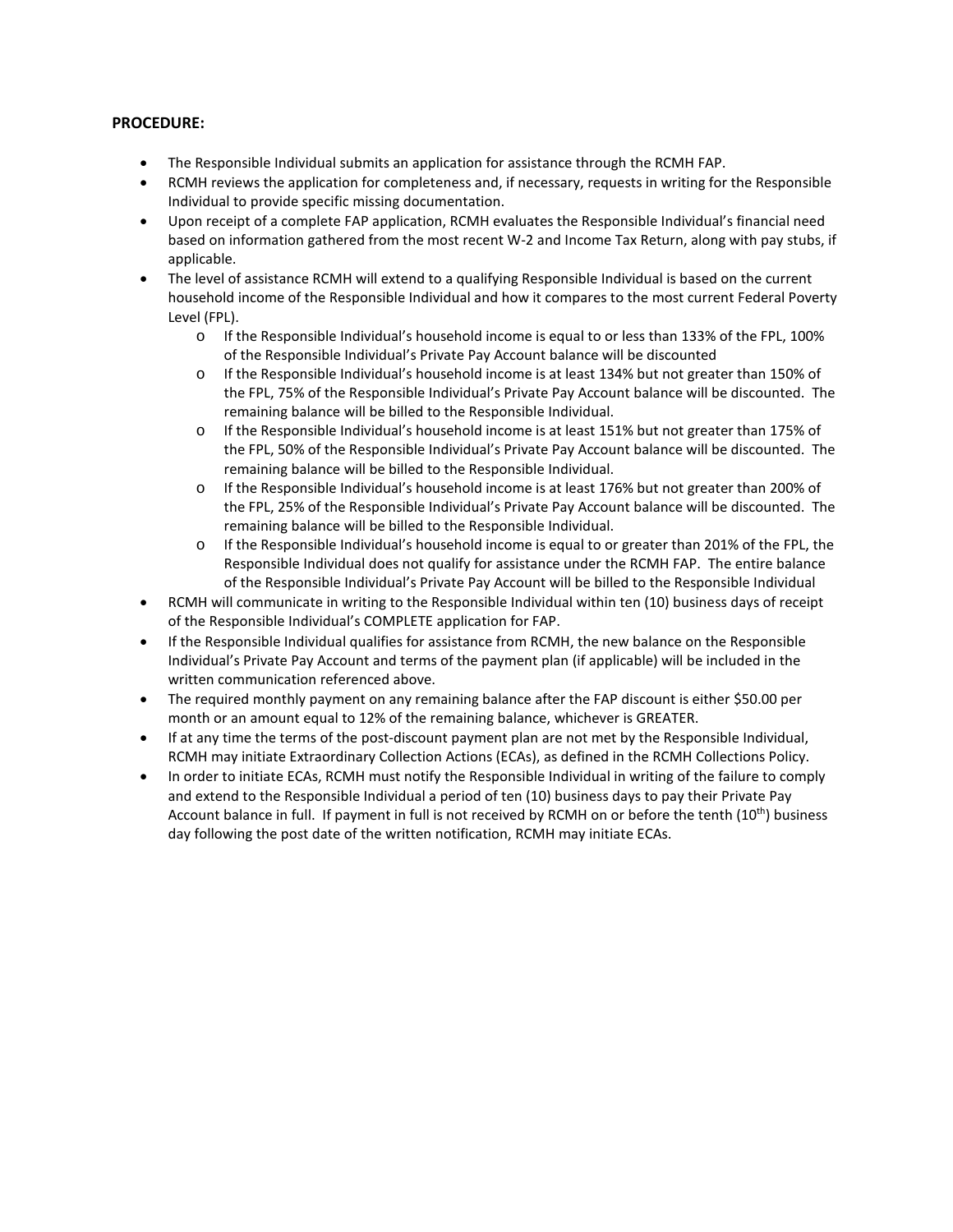### **POLICY AVAILABILITY**

Contact our Patient Accounts Collector's Office at 816.470.5432 for information regarding eligibility or the programs that may be available to you, to request a copy of the FAP, FAP application form, or Collection Policy to be mailed to you, or if you need a copy of the FAP, FAP application form, or Collection Policy translated to Spanish. Full disclosure of the FAP, FAP application form, or Collection Policy may be found at www.raycountyhospital.com. A paper copy of our FAP, FAP application form, or Collection Policy can be obtained at our facility located at 904 Wollard Blvd., Richmond, Missouri, 64085 in the front lobby, the Business Office, the admissions and registration areas, and the Emergency Department.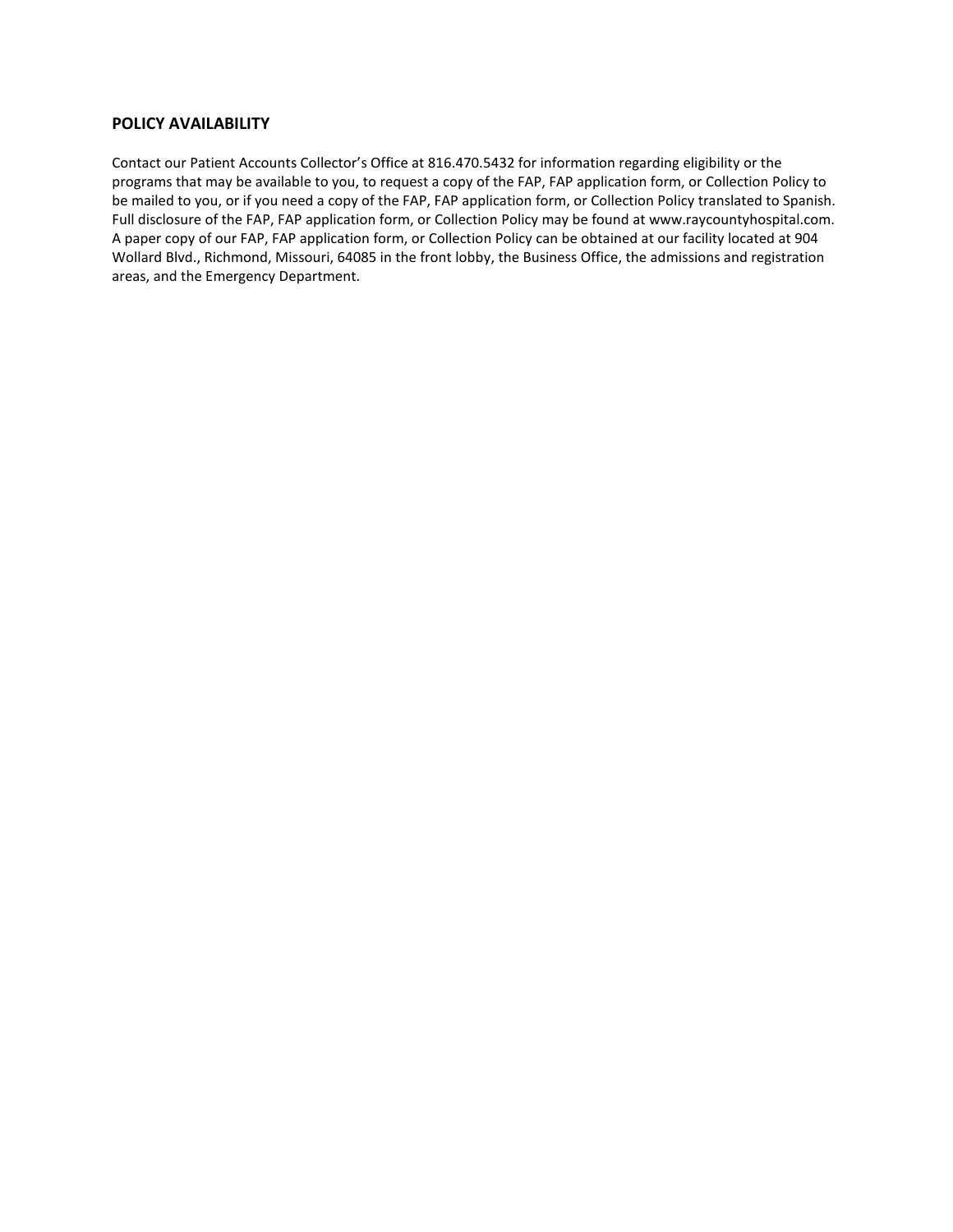# **Providers Covered by Hospital Facility's FAP**

Allen, Russell, D.O. Emergency Medicine Clark, Simon, D.O. Emergency Medicine Daniel Sleve, M.D. **ENT** Dennison Hamilton, M.D. Pain Management Georger, Glen, M.D. Emergency Medicine Gregory Horwitz, M.D. Sand Museum Urology Gregory, Reuel, D.O. Emergency Medicine Haroon Khalid, M.D. Allergist McClure, Matthew M.D. Emergency Medicine Odukoya, Adewale, MD Emergency Medicine Rose, C. Mark, D.O. Emergency Medicine Sartain, Sarah,, M.D. **Emergency Medicine** Scowley, John, M.D. **Emergency Medicine** Stevens, Philip M.D. **Emergency Medicine** Surratt, Chad M.D. **Emergency Medicine** Thomas Bembynista, D.P.M. Podiatry